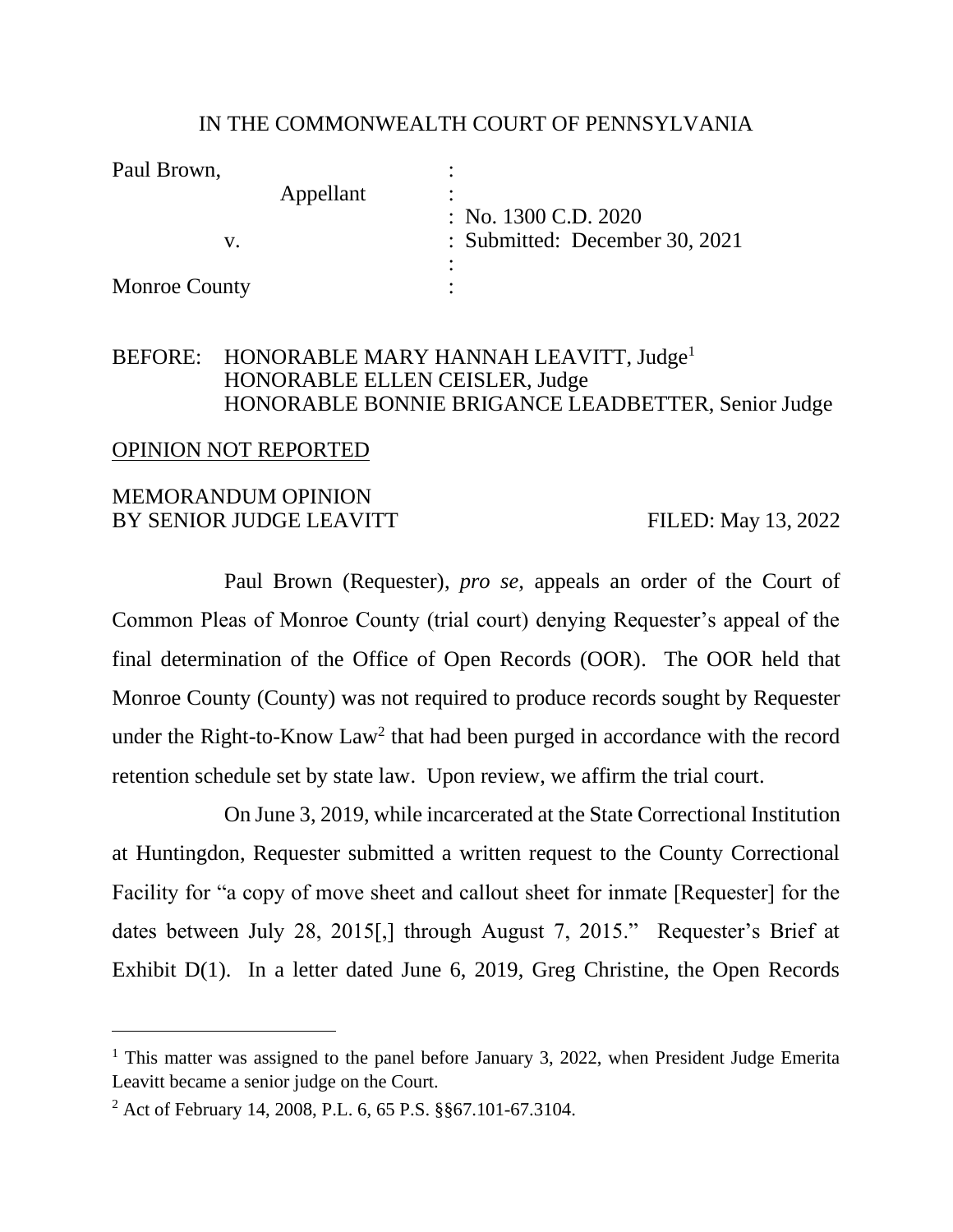Officer for the County, denied the request based on Sections 708(b)(1)(ii) and 708(b)(3) of the Right-to-Know Law, 65 P.S. §67.708(b)(1)(ii), (b)(3) (exempting otherwise public records from disclosure where disclosure creates a risk of physical harm to an individual or endangerment to the security of a public building). On June 26, 2019, Requester appealed the County's denial to the OOR, which issued a final determination on July 10, 2019, denying Requester's appeal as untimely.

On July 22, 2019, Requester made a second request for the same records but received no response from the County. Requester's Brief at vii. Deeming the lack of a response as a denial, Requester filed an appeal with the OOR. In a final determination of September 12, 2019, the OOR stated as follows:

> Having received no response from the County, the Requester filed an appeal with the OOR on August 19, 2019, alleging that the [r]equest was deemed denied. *See* [Section 901 of the Rightto-Know Law,]  $65$  P.S.  $§67.901$ .<sup>[3]</sup> The OOR invited both parties to supplement the record and directed the County to notify any third parties of their ability to participate in the appeal. []

> On August 20, 2019, the County submitted copies of an identical request dated June 6, 2019[,] and the letter it mailed to the Requester on the same day, denying that request. On August 27, 2019, the *County submitted the affidavit of its Open Records Officer, [] Christine, who attests that the County did not receive*

<sup>&</sup>lt;sup>3</sup> Section 901 of the Right-to-Know Law states, in pertinent part:

Upon receipt of a written request for access to a record, an agency shall make a good faith effort to determine if the record requested is a public record, legislative record or financial record and whether the agency has possession, custody or control of the identified record, and to respond as promptly as possible under the circumstances existing at the time of the request . . . . The time for response shall not exceed five business days from the date the written request is received by the open-records officer for an agency. If the agency fails to send the response within five business days of receipt of the written request for access, the written request for access shall be deemed denied.

<sup>65</sup> P.S. §67.901.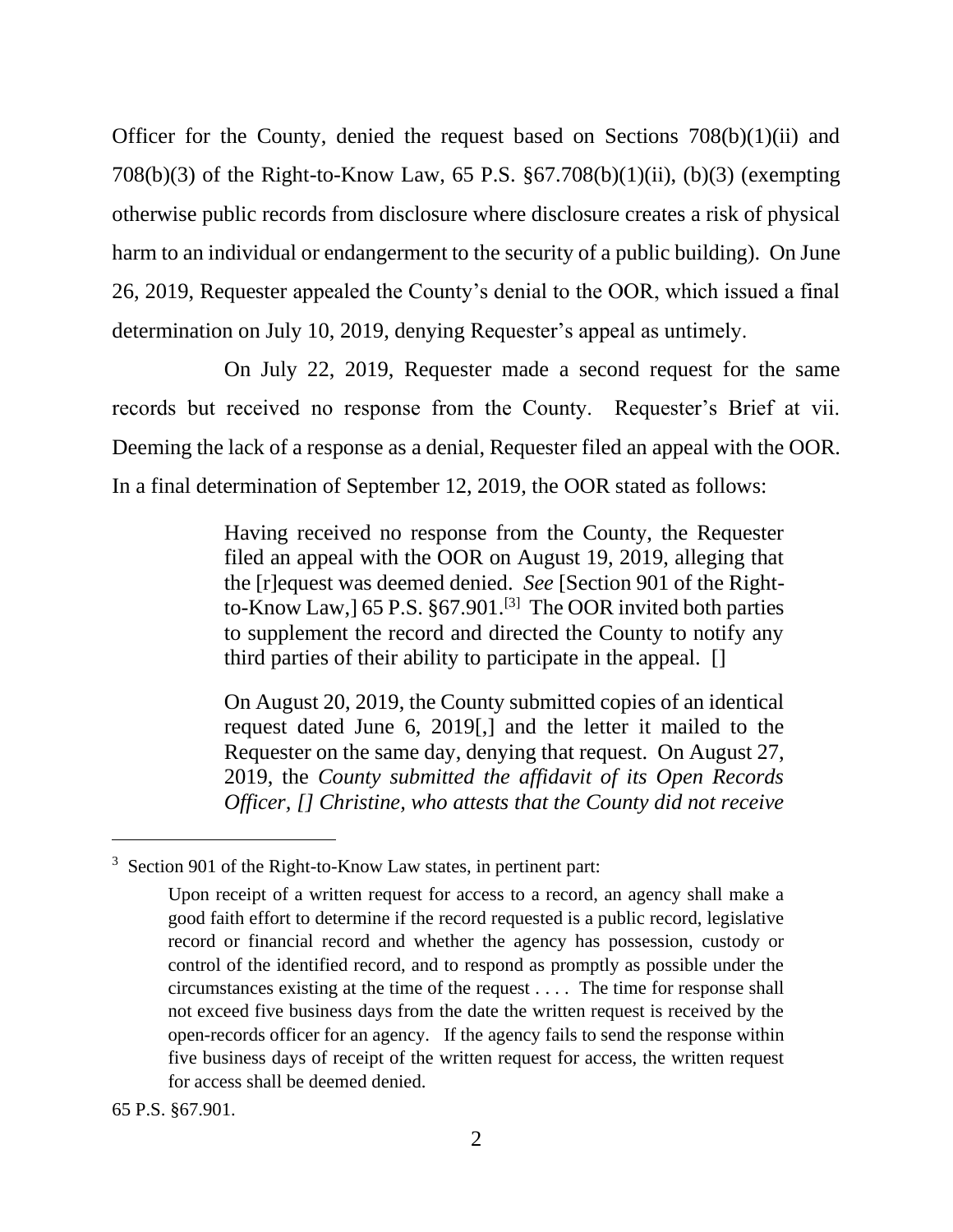*the instant [r]equest prior to the filing of this appeal*. The Requester did not make a submission challenging the County's assertion.

OOR Final Determination, 9/12/2019, at 1-2 (emphasis added). Noting that "a statement made under the penalty of perjury may serve as sufficient evidentiary support," the OOR dismissed Requester's appeal as premature. *Id*. at 2.

On October 1, 2019, Requester made a third request to the County for the same information sought in the two prior Right-to-Know Law requests. Requester contends that his October request was "deemed denied on 10/11/19 by agency failing to submit a response." Requester's Brief at vii. On October 29, 2019, Requester again appealed to the OOR.

In response, the OOR invited the parties to supplement the record. On October 30, 2019, the County submitted a copy of Requester's written request, showing that it was received by the County's Open Records Office on October 10, 2019. OOR Final Determination, 11/20/2019, at 1; Original Record (O.R.), OOR Exhibit 8. The County also stated that the requested records had been destroyed in accordance with its record retention policy. In response to the OOR's request for evidence to substantiate this contention, 4 the County submitted affidavits executed by its Open Records Officer, Christine, attesting that he spoke with both the warden and the solicitor for the County Correctional Facility and confirmed that the requested records had been purged pursuant to Section PN-13 of the Pennsylvania Historical and Museum Commission's County Records Manual.<sup>5</sup>

<sup>&</sup>lt;sup>4</sup> In an exchange of e-mails, the OOR appeals officer requested that the County support its assertion that the records had been purged with an affidavit attesting to same. Original Record (O.R.), Exhibits 6 and 7.

<sup>5</sup> Section PN-13 is titled "Visitor Registers," which records "date, visitor's name and address, purpose of visit, inmate's name, and time in and out." These records are to be retained for four years after the last entry. *See* https://www.phmc.pa.gov/Archives/Records-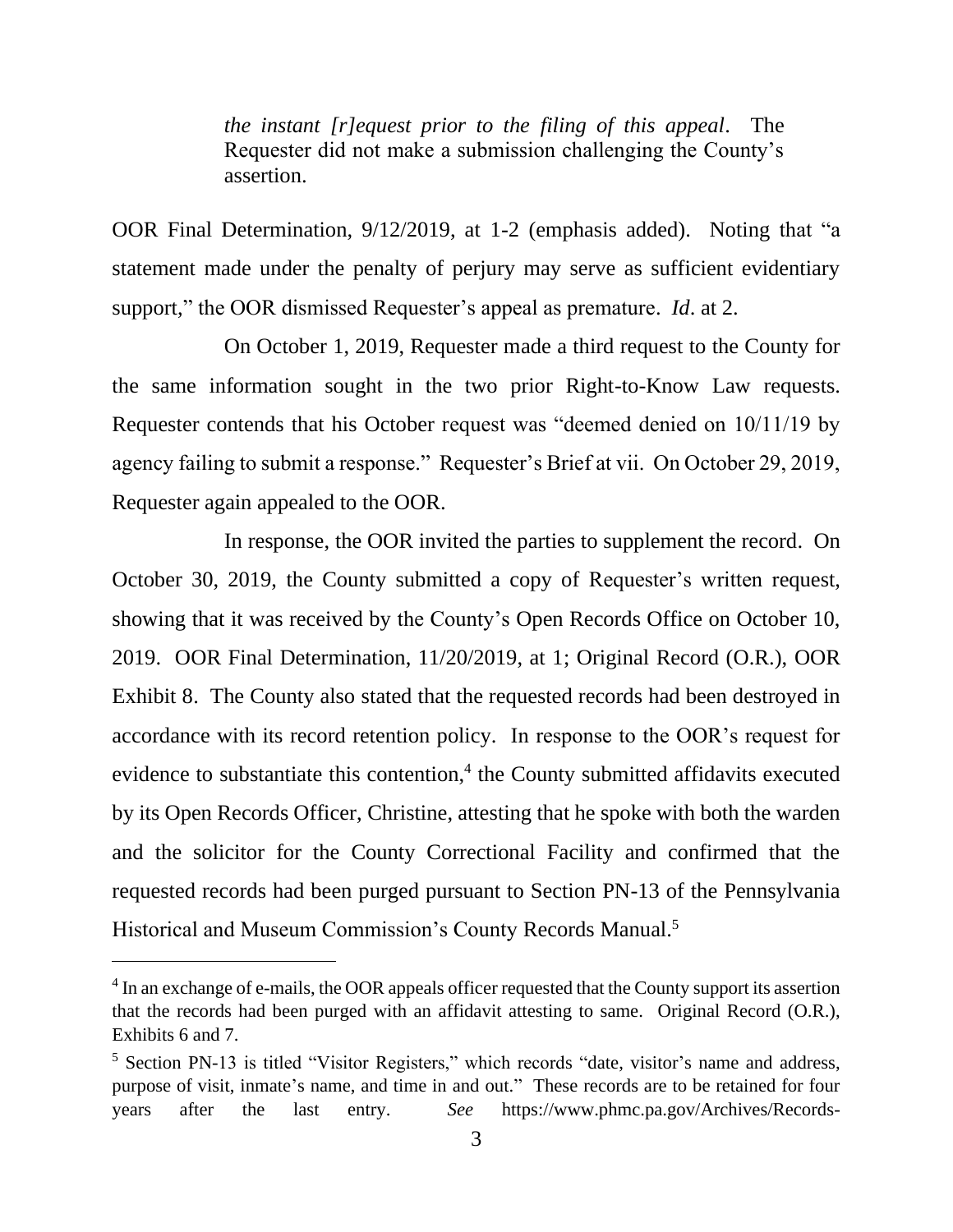Based on these submissions, the OOR issued a Final Determination affirming the County. The OOR explained its decision as follows:

> Under the [Right-to-Know Law], an affidavit may serve as sufficient evidentiary support. *See Sherry v. Radnor Township School District*, 20 A.3d 515, 520-21 (Pa. Cmwlth. 2011); *Moore v. Office of Open Records*, 992 A.2d 907, 909 (Pa. Cmwlth. 2010). In the absence of any evidence that the County has acted in bad faith or that the record does, in fact, exist, "the averments in [the affidavit] should be accepted as true." *McGowan v. Pennsylvania Department of Environmental Protection*, 103 A.3d 374, 382-83 (Pa. Cmwlth. 2014) (citing *Office of the Governor v. Scolforo*, 65 A.3d 1095, 1103 (Pa. Cmwlth. 2013)). *Based on the evidence provided, the County has met its burden of proving that it does not possess the records sought in the [r]equest. See Hodges v. Pennsylvania Department of Health*, 29 A.3d 1190, 1192 (Pa. Cmwlth. 2011). Accordingly, the appeal is denied.

OOR Final Determination, 11/20/2019, at 2; O.R., OOR Exhibit 8 (emphasis added).

Requester then appealed to the trial court.

The trial court agreed with the OOR that the County's affidavit satisfied its burden of proving that the requested records were no longer in its possession. The trial court observed that the applicable statute authorized the County to destroy visitor records after four years and phone logs after two years. It explained as follows:

> County administrative officers are authorized under the County Records Act of 1963<sup>[6]</sup> to dispose of records in accordance with the schedules and procedures approved by the County Records Committee. 16 P.S. §§13001-13006. Under the Act, the Pennsylvania Historical and Museum Commission is designated

Management/Documents/RM-2002-County-Records-Manual-2017-Update.pdf (last visited May 12, 2022).

<sup>6</sup> Act of August 14, 1963, P.L. 839, No. 407, *as amended*.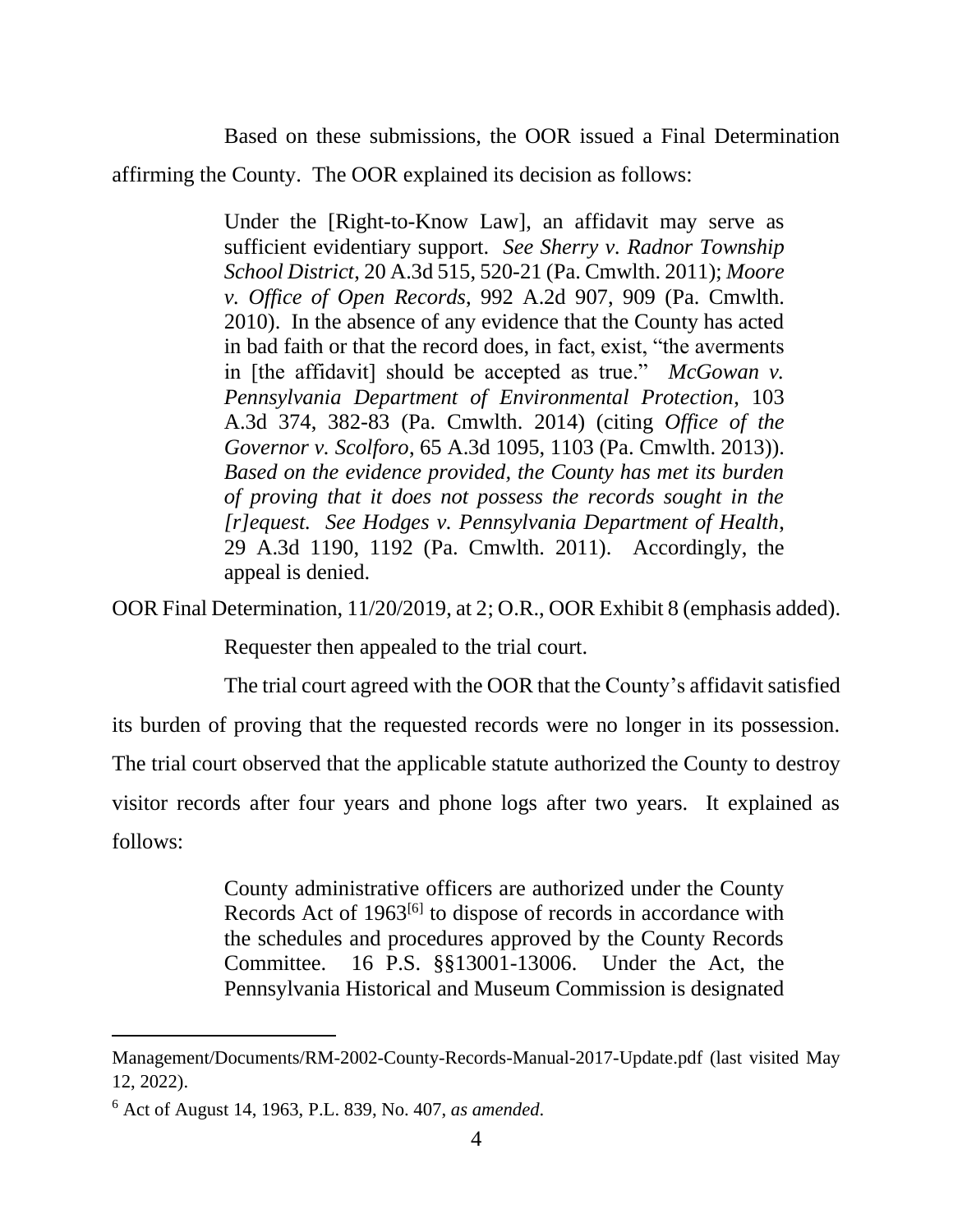as the agency responsible for administering the local records program. Thus, the County Manual was issued, "to inform certain county administrative, fiscal and judicial officers of the opportunity to legally dispose of records in accordance with the provisions of the County Records Act and Rule[s] of Judicial Administration[,] Pa. R.J.A. No. 507(a)."

In accord with the County Records Act, Prison Visitor Registers that "indicate date, visitor's name and address, purpose of visit, inmate's name, and time in and out" should be retained "4 years after last entry." In addition, Prison Log Books containing "records relating to inmate mail, guard shifts, phone calls, vehicle use and other activities" should be retained "2 years after last entry." Here, the requested records ran from July 28, 2015 through August 7, 2015, and the [Right-to-Know Law] [r]equest was filed October 1, 2019. *Thus, the [r]equest was filed more than four years after the last requested entry. Under either standard, the records at issue here were lawfully disposed of*  subsequent to the passage of the proscribed [sic] retention period.

Trial Court Opinion, 6/30/2020, at 7-8 (emphasis added) (footnote omitted). Simply, Requester sought records that were no longer in the County's possession. Quoting *Hodges*, 29 A.3d at 1193, the trial court acknowledged that "the misfiling or misclassification of records is always a possibility." Trial Court Opinion, 6/30/2020, at 8. However, the County had foreclosed this possibility with its affidavit. Concluding that the County's record purge was appropriate and that there was no evidence to substantiate Requester's claim that the County had acted in bad faith, the trial court affirmed the OOR's final determination. Requester now appeals to this Court.<sup>7</sup>

 $7$  Ou review of the trial court's decision determines whether findings of fact are supported by competent evidence or whether the trial court committed an error of law or an abuse of discretion in reaching its decision. *In re Right to Know Law Request Served on Venango County's Tourism Promotion Agency and Lead Economic Development Agency*, 83 A.3d 1101, 1104 n.3 (Pa. Cmwlth. 2014).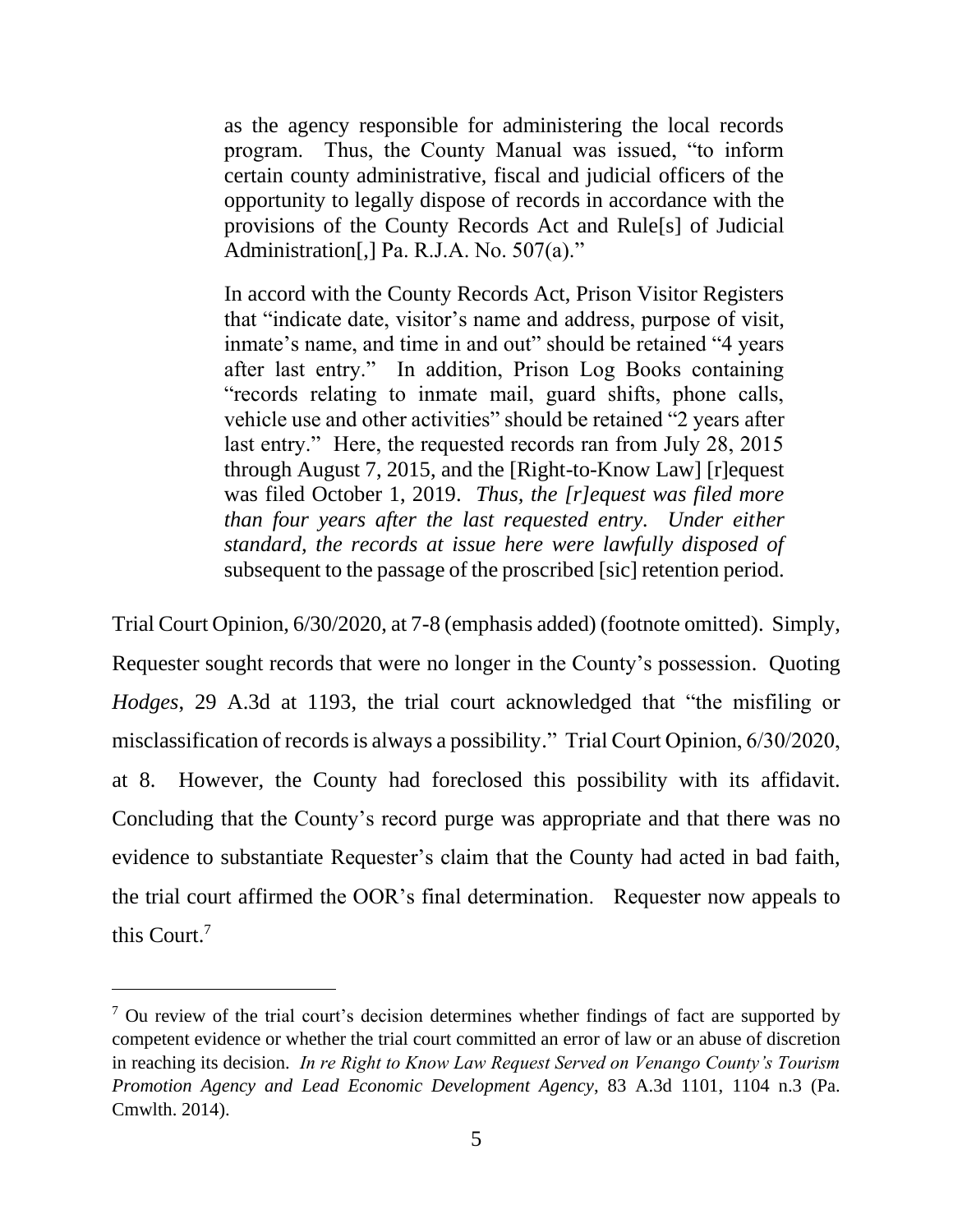On appeal, Requester raises five issues, which we have reordered for this opinion. First, he argues that the trial court erred by accepting the County's affidavit when the affiant "knowingly . . . and in bad faith committed perjury by submitting an affidavit with known falsification in an official proceeding in order to deny [the] request[.]" Requester's Brief at vi. Second, he argues that the County cited the record retention policy for prison visitor registers, not for inmate move sheets and callout logs, as he had requested. Third, he argues that the County changed its reasons for denying the requested records in June 2019, July 2019, and October 2019. Fourth, he argues that the documents were subject to a litigation hold as soon as he made his June 2019 Right-to-Know Law request; accordingly, they should have been preserved for a potential appeal, tort claim, or federal civil action. Fifth, he argues that the County's Open Records Officer failed to preserve the records he requested.

In its response, the County argues that its affidavit constitutes substantial evidence that the requested records had been lawfully destroyed and that the classification of the records as inmate callout logs or visitor register logs is immaterial to the Right-to-Know Law. The County asserts that Requester is incorrect that a litigation hold was required to be placed on the materials he requested in June of 2019. First, Requester's time for filing an appeal in regard to his first and second requests had expired. Second, there was no litigation pending at the time Requester filed his third request for the same records in October 2019. Further, the County had no duty "to preserve records for a requester's unanticipated civil suit or [42 U.S.C. §]1983 action." County's Brief at 5. The County denies changing its position, noting that neither of Requester's two prior Right-to-Know Law requests were appealed and, thus, are not part of the appeal of the October 2019 request. The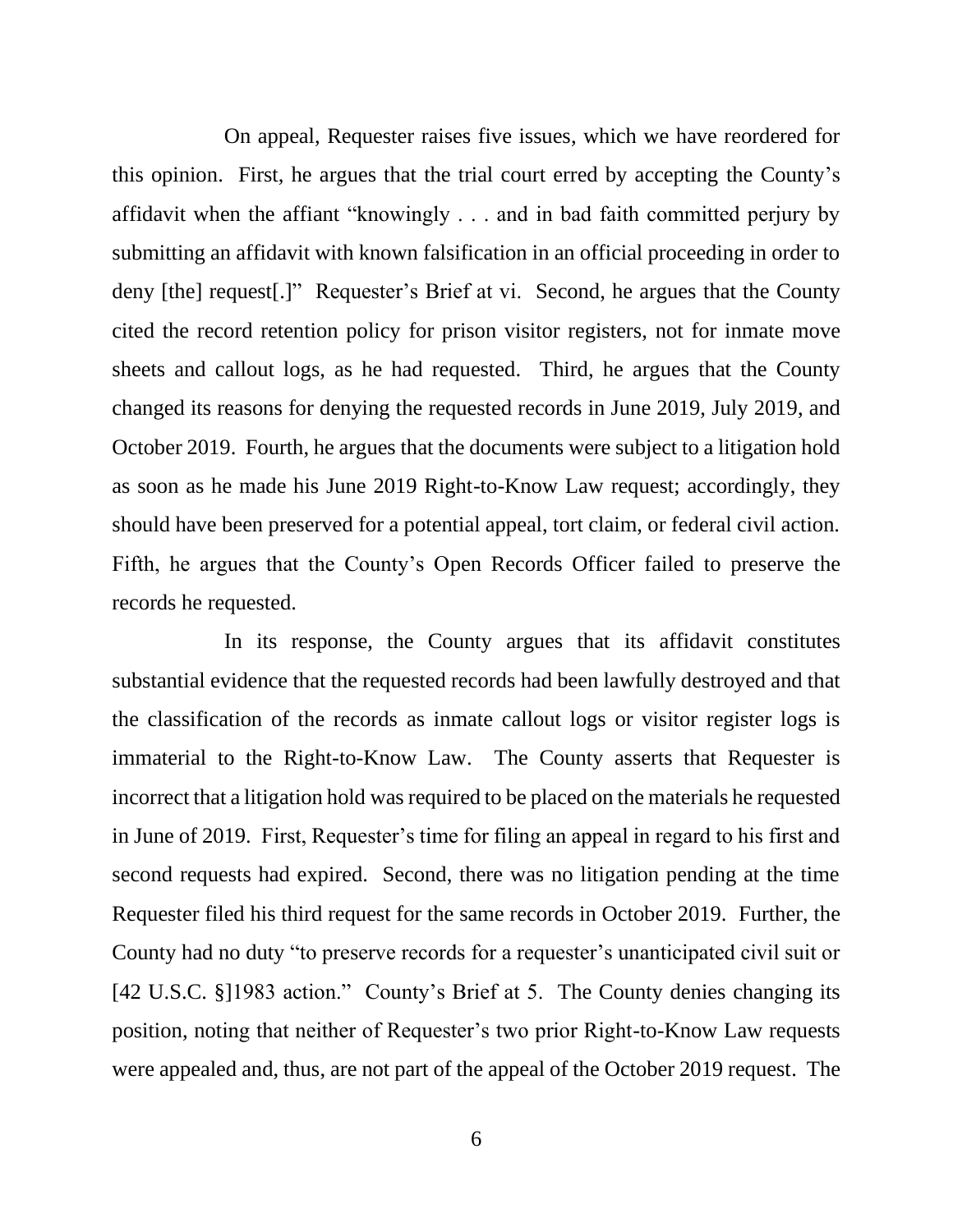County rejects Requester's argument that the trial court acted as the County's counsel by rejecting Requester's legal arguments without a brief from the County. Finally, the County cautions that Requester has submitted another Right-to-Know Law request subsequent to the one at issue here, but that subsequent request is not part of this appeal.<sup>8</sup>

We begin with a review of the applicable legal principles. The Rightto-Know Law is "designed to promote access to official government information in order to prohibit secrets, scrutinize the actions of public officials, and make public officials accountable for their actions[.]" *Bowling v. Office of Open Records*, 990 A.2d 813, 824 (Pa. Cmwlth. 2010), *aff'd*, 75 A.3d 453 (Pa. 2013). Generally, records<sup>9</sup> in the possession of an agency are presumed to be public unless they are privileged or exempt under Section 708 of the Right-to-Know Law, 65 P.S. §67.708 (relating to exceptions for public records). However, an agency is not required to create a record if it does not exist. This Court has stated that an agency may satisfy its burden of proof that a record is not within its possession with either an unsworn

<sup>&</sup>lt;sup>8</sup> This appears to be a reference to a request for information filed by Requester in April 2020, in which he asserted he was seeking information about the discussion between Christine, the warden and solicitor, to which Christine attested in his November 2019 affidavit. *See* Requester's Brief at 2-3 and Exhibit A(3) attached to Requester's Brief. The County notes that "[Requester] contrives to attack the credibility of the affidavit. Consistent with the applicable standard of review, this Court should decline the invitation." County's Brief at 9.

<sup>9</sup> Section 102 of the Right-to-Know Law defines a "record" as

<sup>[</sup>i]nformation, regardless of physical form or characteristic, that documents a transaction or activity of an agency and that is created, received or retained pursuant to law or in connection with a transaction, business or activity of the agency. The term includes a document, paper, letter, map, book, tape, photograph, film or sound recording, information stored or maintained electronically and a date-processed or image-processed document.

<sup>65</sup> P.S. §67.102.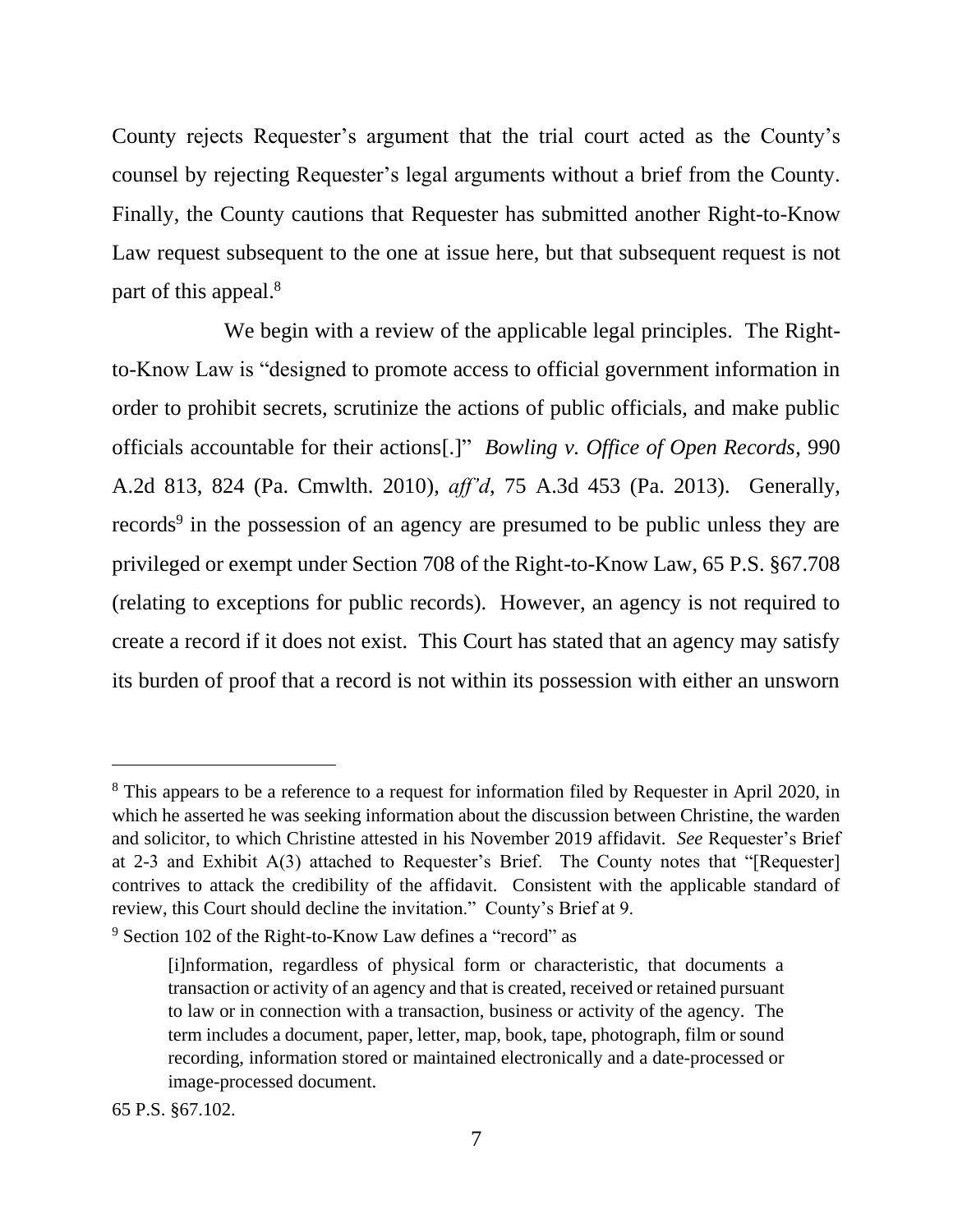attestation by the individual who searched for the record or a sworn affidavit of the nonexistence of the record. *Moore*, 992 A.2d at 909.

In his first, second and third issues, Requester challenges the County's affidavit. Dated November 14, 2019, the affidavit states as follows: "I am familiar with the records of the Agency" and "I have inquired with relevant Agency personnel and have been advised that the information sought has been purged from the records in accordance with the Commonwealth Retention Act." O.R., OOR Exhibit 6. On November 18, 2019, after an inquiry from the OOR, Christine provided another affidavit on the "Move Sheet and Call-Out Sheet," in which he attested:

> In my capacity as the Open Records Officer, I am familiar with the records of the Agency, [and] [a]fter discussion with the [w]arden and [s]olicitor of the Correctional Facility the document subject to this request was purged and destroyed as per the COMMONWEALTH OF PA., PENNSYLVANIA HISTORICAL AND MUSEUM COMMISSION BUREAU OF THE STATE ARCHIVES HARRISBURG COUNTY RECORDS MANUAL, PN-13.

O.R., OOR Exhibit 7 (capitalization in original). The OOR and the trial court credited Christine's affidavit that the records sought by Requester had been purged and were no longer in the possession of the County.

Requester complains that the statements in this affidavit contradict the County's stated reasons in June of 2019, *i.e*., that the records were exempt from disclosure under the Right-to-Know Law. However, there is no contradiction. Requester, by his own admission, did not timely appeal the June denial; accordingly, that request is not part of this appeal.<sup>10</sup> This appeal concerns only the October 1,

 $10$  To the extent Requester contends that his second request is a matter for review by this Court, we reject such a contention because same was rejected by the OOR as premature.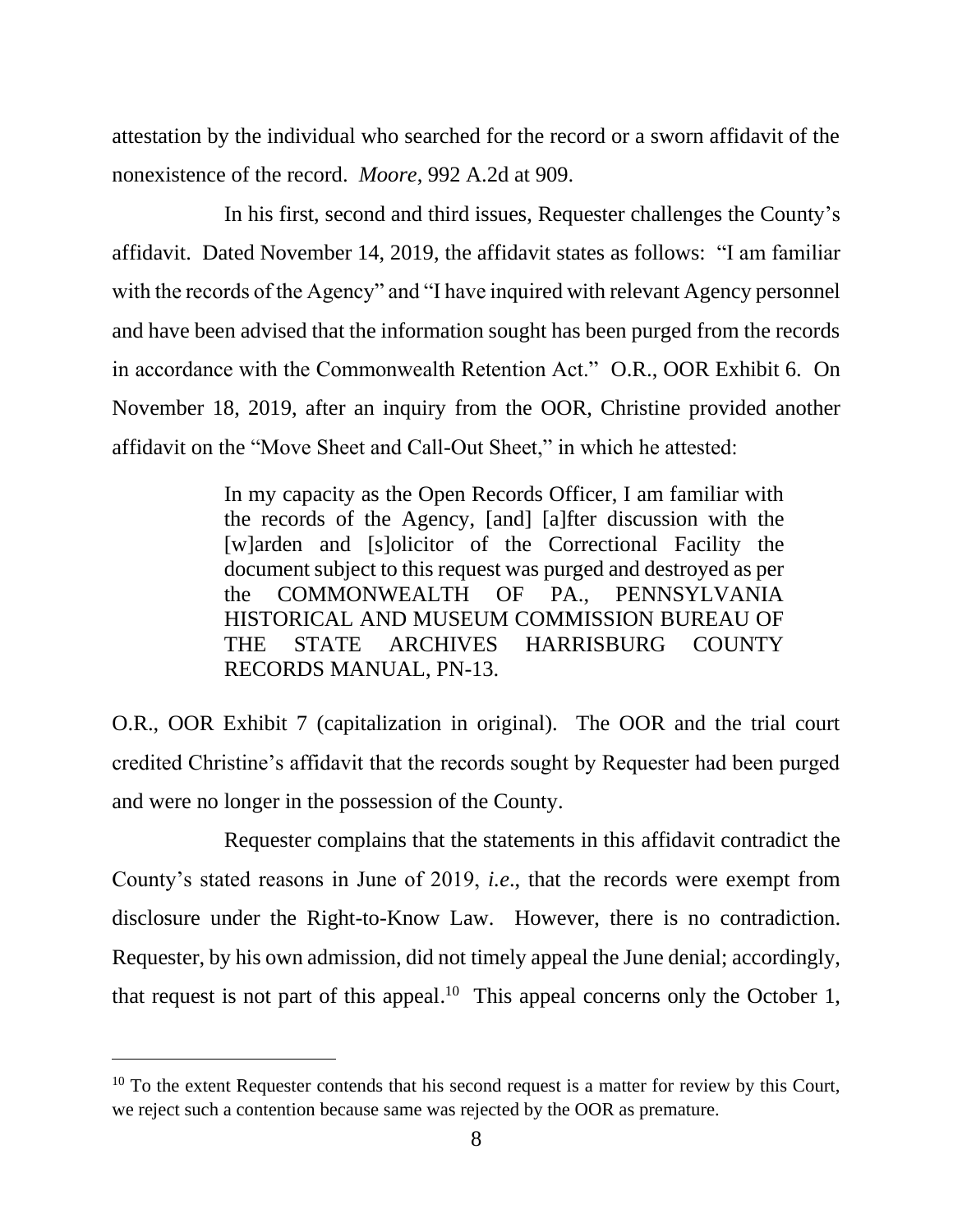2019, request, to which Christine's credited affidavit relates. The County purged the records requested in June 2019 before it received Requester's October 2019 request. Whether the documents purged perfectly align with the classifications in the Pennsylvania Historical and Museum Commission's County Records Manual is not relevant in a Right-to-Know Law request. What is relevant is the County's credited affidavit that the requested records were destroyed and are no longer in the County's possession. As we have explained, "the misfiling or misclassification of records is always a possibility." *Hodges*, 29 A.3d at 1193. However, an agency is required "to search for and provide the records which are requested . . . . It [is] not required to sift through all of its records in order to determine if something under a different . . . classification might possibly relate to [the] request." *Id*.

In his fourth issue, Requester contends that the records requested in June 2019 were subject to a litigation hold. We reject this contention.

When Requester made his October 2019 request, the records requested in June of 2019 had been destroyed, in accordance with the County's records retention schedule.<sup>11</sup> Because he did not timely appeal the County's June 2019 response, there was no ongoing litigation involving those records. Requester complains that the records denied in June 2019 might have been needed for litigation, but he does not identify any actual litigation. Requester observes that *Uniontown Newspapers, Inc. v. Pennsylvania Department of Corrections*, 185 A.3d 1161 (Pa. Cmwlth. 2018), established that where a denial of a record request is being litigated, those records are subject to a litigation hold. *Uniontown* is inapposite because, here, Requester did not timely appeal the County's June 2019 denial of his

 $11$  We note here that the Right-to-Know Law does not "modify, rescind or supersede" an agency's record retention policy. Section 507 of the Right-to-Know Law, 65 P.S. §67.507.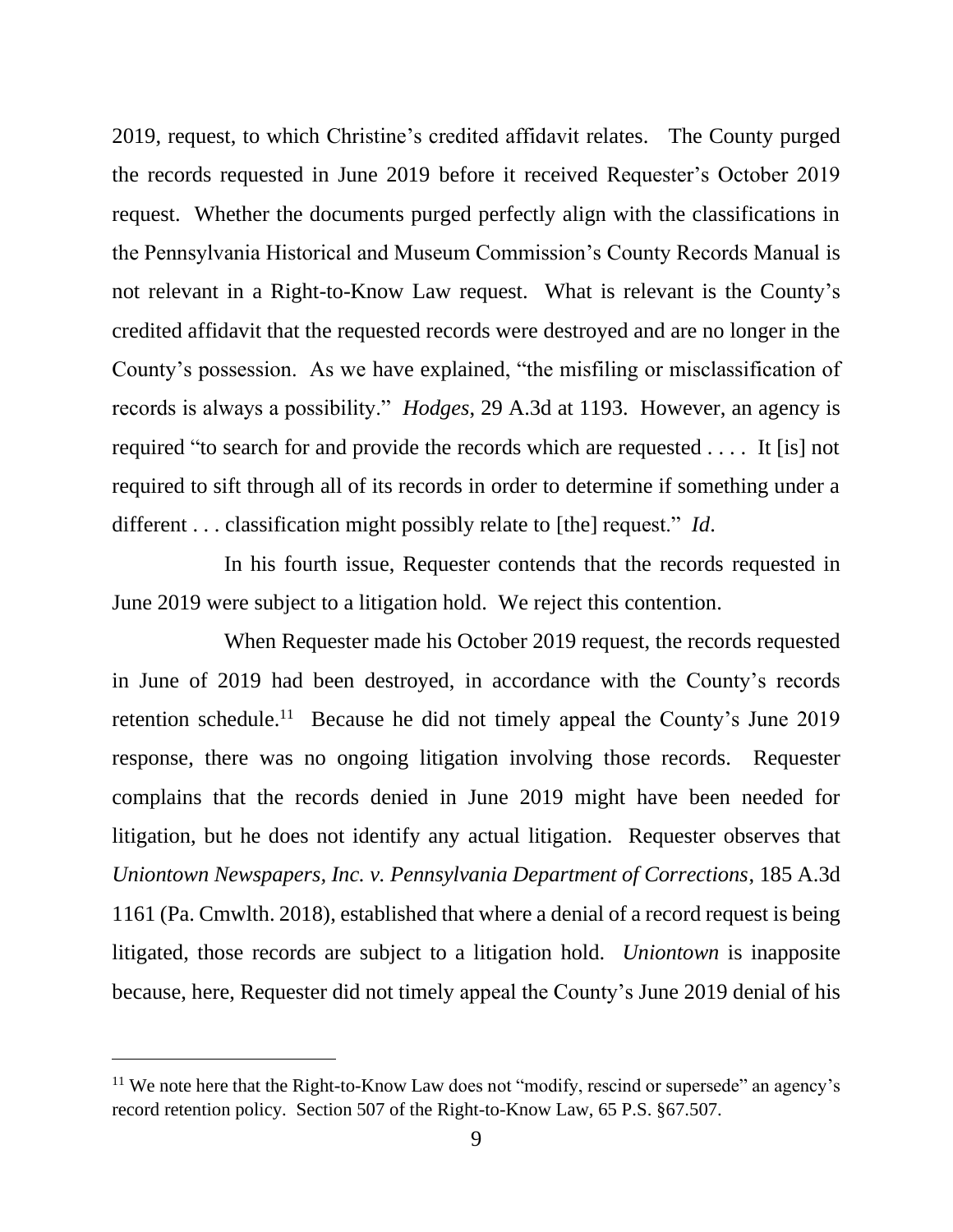request for records to the trial court; accordingly, there was no active, ongoing litigation on this request.

In his final issue, Requester argues that the County's Open Records Officer failed to preserve the records he requested. However, as we stated in *PG Publishing Company, Inc. v. Governor's Office of Administration*, 120 A.3d 456, 463 (Pa. Cmwlth. 2015),

> just as Section 705 of the [Right-to-Know Law], 65 P.S. §67.705,[12] does not require an agency to create a record which does not exist, Section 507 [of the Right-to-Know Law], 65 P.S. §67.507, does not create a duty on the part of agencies to maintain records if they are destroyed as part of a recordsretention policy. Simply, the [Right-to-Know Law] governs whether records currently in existence must be disclosed.

Credited by the OOR and by the trial court, the County's affidavit proved that the requested records had been purged and were no longer in the County's possession. Accordingly, we reject Requester's contention that the County's Open Records Officer failed to preserve the requested records.

Relative to all of his arguments herein, Requester asserts that the trial court acted as the County's legal counsel because it rejected Requester's appeal without a brief from the County. The County argues that there is no rule that a trial court may not rule in a party's favor unless that party files a brief; the County acknowledges that it was unable to find a case on this point. In *O'Neill v. Checker Motors Corporation*, 567 A.2d 680 (Pa. Super. 1989), the Superior Court reviewed a denial of summary judgment where the opponent did not submit counter-affidavits

<sup>&</sup>lt;sup>12</sup> Section 705 of the Right-to-Know Law states: "[w]hen responding to a request for access, an agency shall not be required to create a record which does not currently exist or to compile, maintain, format or organize a record in a manner in which the agency does not currently compile, maintain, format or organize the record." 65 P.S. §67.705.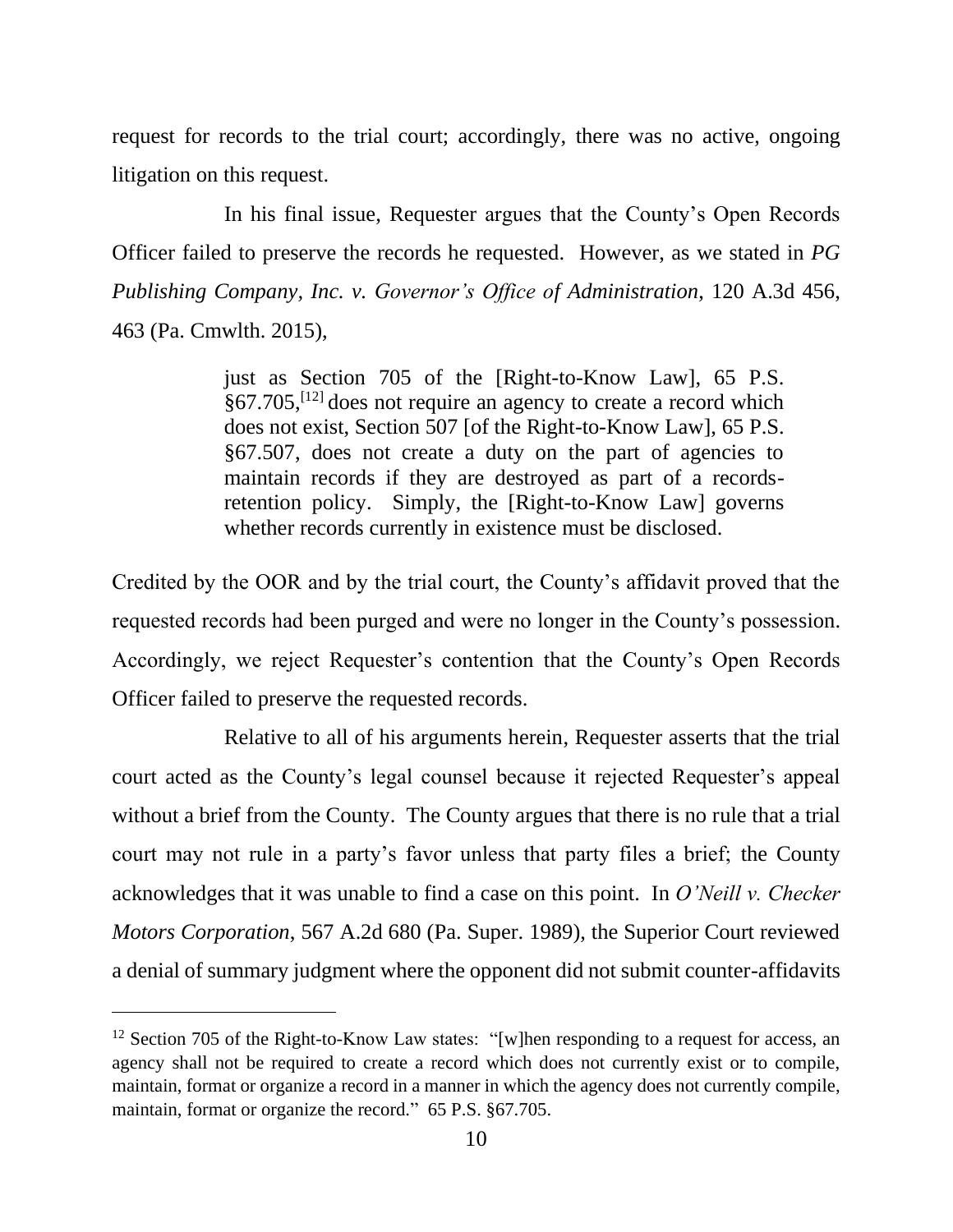and held that this omission does not determine the outcome. "Nor does the failure to file affidavits, depositions, *or other materials* in opposition to the moving party's motion guarantee that the motion will be granted." *Id.* at 684 (emphasis added).<sup>13</sup> We reject Requester's suggestion that the County's decision not to file a memorandum of law required the trial court to rule in Requester's favor.<sup>14</sup>

For the foregoing reasons, we reject Requester's arguments on appeal and affirm the order of the trial court affirming the final determination of the OOR, which denied Requester's October 1, 2019, Right-to-Know Law request.

### MARY HANNAH LEAVITT, President Judge Emerita

 $\overline{\phantom{a}}$  , and the contract of the contract of the contract of the contract of the contract of the contract of the contract of the contract of the contract of the contract of the contract of the contract of the contrac

<sup>&</sup>lt;sup>13</sup> While not controlling on this Court, we may look to decisions of the Superior Court for guidance. *Muntz v. Department of Transportation*, 630 A.2d 524, 525 (Pa. Cmwlth. 1993).

 $14$  To the extent Requester suggests he filed an additional Right-to-Know Law request in April 2020 requesting a copy of Christine's discussion with the warden and solicitor, as identified in the November 18, 2019, affidavit, this latter request is not the subject of the present litigation, and we need not address it here.